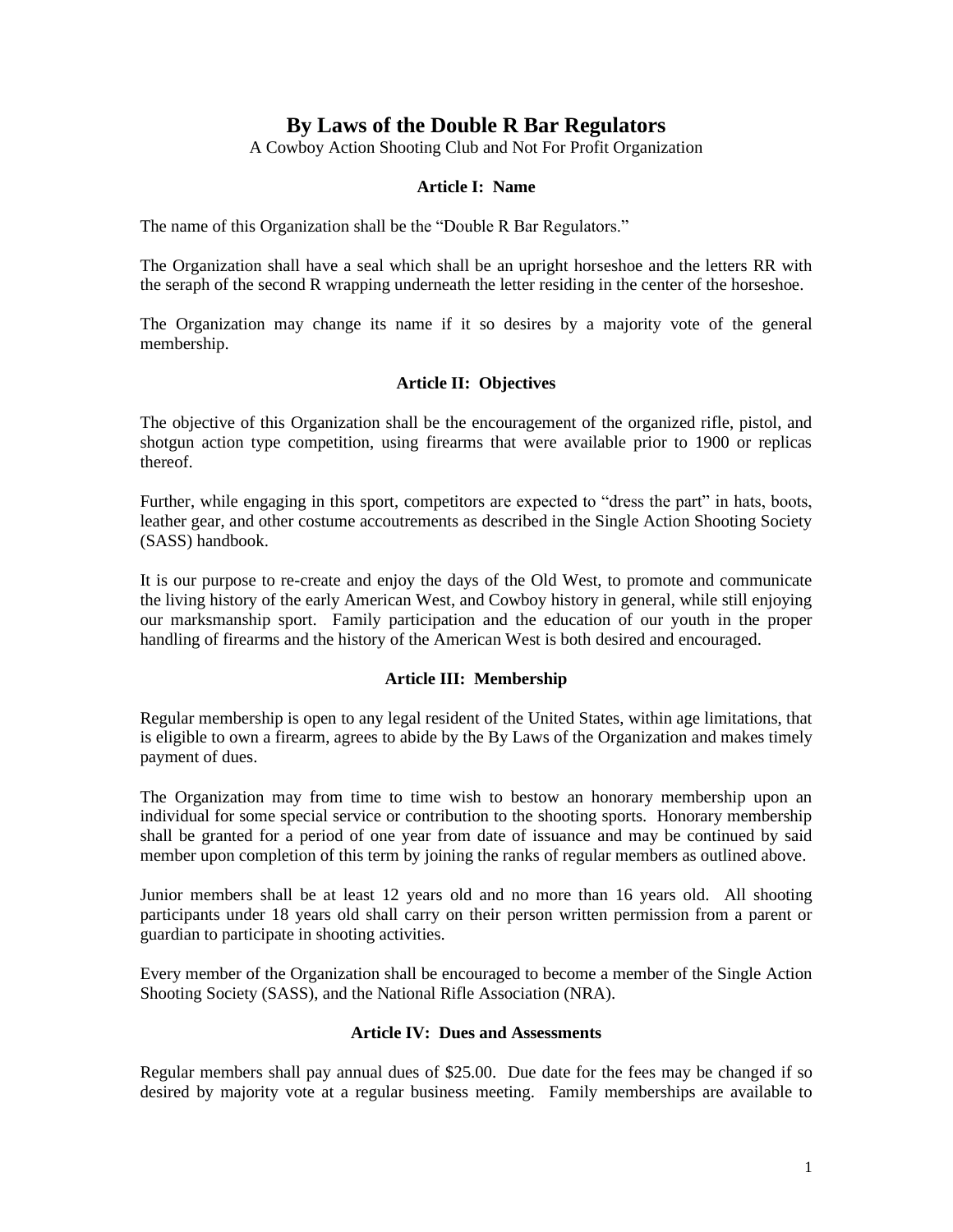encourage participation of the whole family in the sport. Family memberships will pay \$25.00 for the primary member, \$20.00 for the spouse or significant other, and \$5.00 for children under 16 years old, with a maximum of \$50.00 per family. All family members must reside in the same household.

A member of the Organization who is in arrears in dues by thirty (30) days shall not be eligible to vote or to enjoy any of the other privileges or benefits of the Organization.

A member of the Organization who is in arrears in dues by ninety (90) days shall be dropped from the rolls and must re-apply for membership as a new member.

Special assessments can be levied by a majority vote of the members present at a regular business meeting, provided notice of such a proposed assessment is mailed to all members in good standing fifteen (15) days prior to the meeting.

### **Article V: Meetings**

Regular Business Meetings – The regular business meeting of the Organization shall be held each month on the first Sunday. Exceptions to the scheduled business meeting may be made by the Executive Board, provided a ten (10) day notice is given to all members.

During the regular meeting, those members in good standing that are present shall constitute a quorum. This meeting shall not be held at or during a shooting event. In the event that neither President nor the Vice President can be present to chair the meeting, the President shall designate a member in good standing as chairman. This meeting shall be open to all club members and guests. All business matters that affect this Organization shall be open for discussion. Members must be present to vote, no absentee or proxy voting will be allowed. Only members in good standing with the Organization shall be allowed to vote.

The order of business during a Regular Business Meeting shall be:

- Pledge of Allegiance to the United States of America.
- Greeting from the President.
- Reading of the minutes of the previous meeting, the Treasurer's report, and the Territorial Governor's report.
- Reports of Committees.
- Old and Unfinished Business.
- New Business.
- Adjournment.

Special meetings of this Organization may be called by the president when needed for the benefit of the Organization. The executive board of directors, by a 75% majority, or the general membership by a 25% majority may request of the president to call forth a special meeting. Said special meeting announcements shall announce the purpose of the meeting and by whom the meeting has been called. Notification of such meetings shall be made by post or by electronic messaging at least ten (10) days in advance of the meeting date.

Executive Board Meetings – Executive Board meetings shall be held at such time and location as designated by the Executive Board.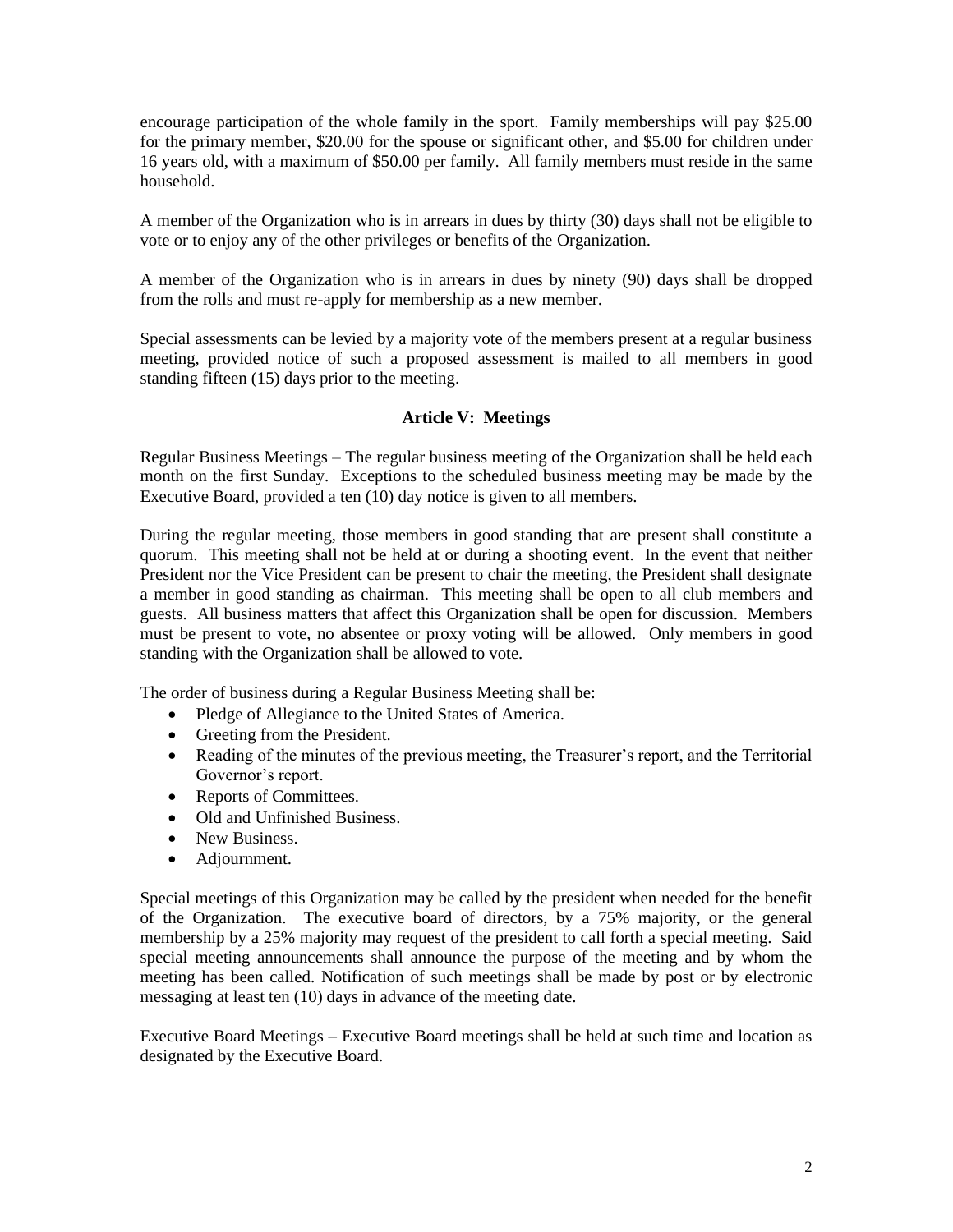Shooting Events – Shooting events shall not be classified as meetings. Announcements may be made, but business shall not be conducted.

# **Article VI: Voting**

During a regular business meeting, voting decisions may be expressed vocally or by a show of hands with the exception of the election of officers. For the election of officers, ballots shall be presented in a fair and anonymous manner.

All issues voted upon shall be approved by the majority of members present. Members present at a regular business meeting shall constitute a quorum of members.

# **Article VII: Officers and Board of Directors**

The officers of the Organization shall be a President, Vice President, Secretary, Treasurer, Range Officer and Sergeant at Arms. These officers together shall constitute the Executive Board of Directors. Officers of this Organization must be a resident of the State of California.

The Board of Directors shall have the control and management of the affairs and business of this Organization and must always act in the best interests of the Organization.

Meetings of the Board of Directors may be called as needed to manage the business of the Organization or a regular schedule may be set. The Board of Directors may make such rules and regulations covering its meetings as it may in its discretion deem necessary. Members in good standing are welcome to attend these meetings as an audience but may not participate in the proceedings.

Each Board member shall have one vote and such voting may not be done by proxy.

The President shall

- Preside at all general meetings as Chairman of the Board of Directors.
- Appoint all committees, temporary or permanent.
- Ensure all books, reports, and certificates required by law are properly maintained and filed.
- Serve as one of the officers other than the Treasurer authorized to sign checks or drafts for the Organization.
- Have such powers and authority as may be reasonably assumed as belonging to a chief executive.

The Vice President shall

• Assume the position of President with all rights and privileges inherent with the presidential position should the existing President become unable to perform his or her duties.

The Secretary shall

- Keep the minutes and records of the Organization.
- File any certificates required by any federal or state statute.
- Serve all notices to members of this Organization.
- Serve as official custodian of the records and seal of this Organization.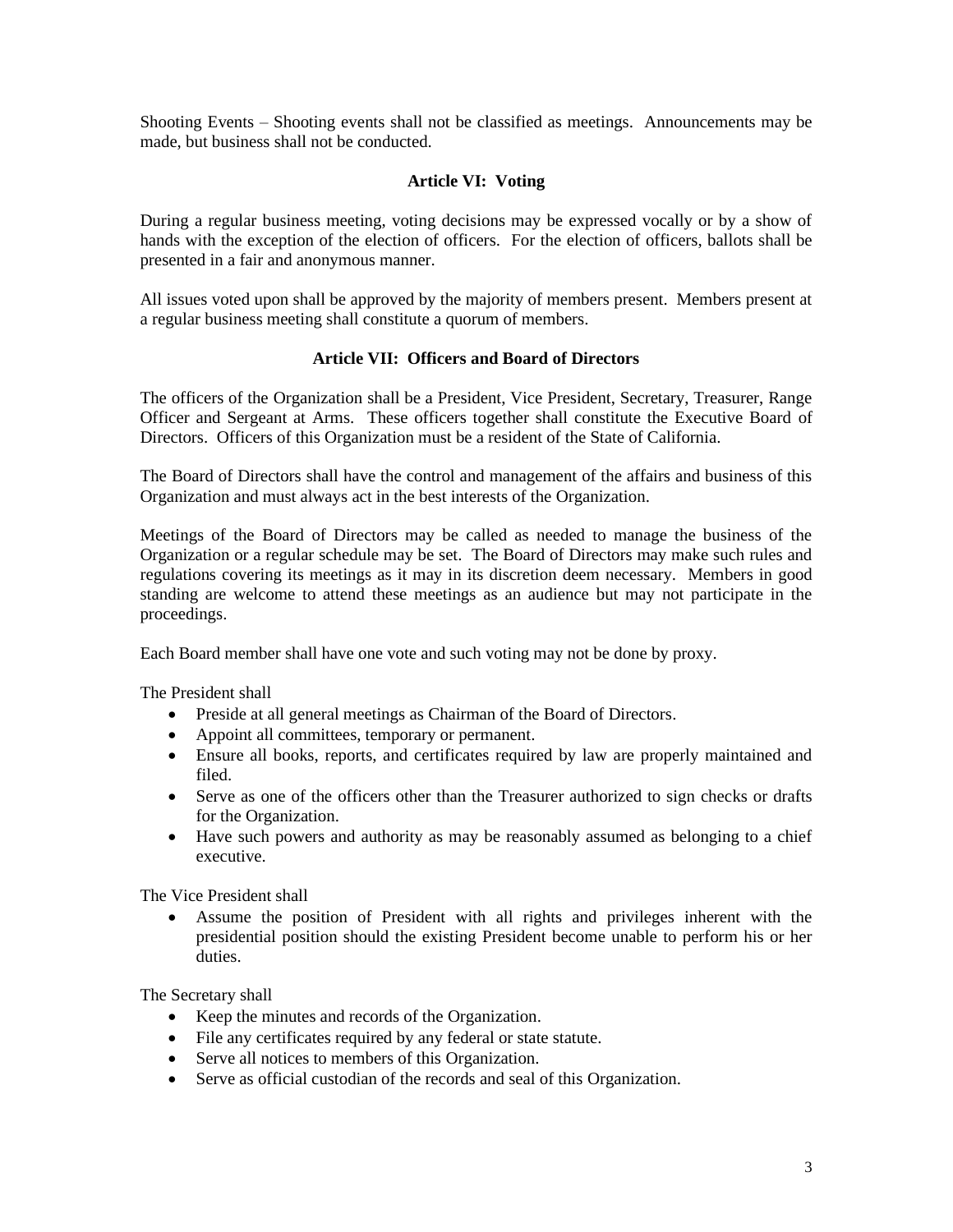- May or may not be one of the officers authorized to sign checks and drafts for the Organization.
- Present to the membership at any meetings any communication addressed to the Secretary of the Organization.
- Attend to all correspondence of the Organization.
- Maintain the membership records for the Organization including but not limited to the handling of annual renewals and its entailments.
- Exercise all duties inherent to the office of Secretary.

The Treasurer shall

- Have the care and custody of all monies belonging to the Organization and shall be solely responsible for such monies or securities.
- Maintain deposits and expenditures in a regular bank or trust company. Separate accounts may be established and maintained by the Treasurer as deemed necessary by the Board of Directors. Funds may be invested in such investments as shall be legal for a non-profit Organization in the State of California should the Board of Directors so rule.
- Serve as one of the officers who shall sign checks or drafts of the Organization. No special fund may be established for which the Treasurer may not have access to or the authority to sign checks issued upon it.
- Submit a written financial statement as part of the reports given during the regular monthly business meetings. Said reports shall be attached to the minutes of each meeting.
- Exercise all duties incidental to the office of Treasurer.

The Range Officer shall

- Ensure the safety of the stages written for any shooting event for which the Organization is responsible.
- Maintain training certifications as may be required by the Single Action Shooting Society (SASS) at a level of Range Officer II (RO II) or higher.
- Stay current on all new rules established by the Single Action Shooting Society (SASS).
- When called upon, must settle any dispute which might arise regarding the intent of a shooting scenario.

The Sergeant at Arms shall

- Lead any gathering of the Organization in the Pledge of Allegiance to the United States of America.
- Maintain order at any gathering of the Organization or event hosted by the Organization.
- Settle any disputes which may arise outside the jurisdiction of the Range Officer at any gathering of the Organization.

**Committees** 

• All committees of this Organization shall be formed on a volunteer basis and shall serve a term of one year or until the function of the committee has been completed.

Territorial Governor shall be a Board appointed position whose designee must meet the criteria established by the Single Action Shooting Society (SASS). The Territorial Governor is to be the liaison between the Single Action Shooting Society (SASS) and the Organization. When new rulings are to be voted upon, the Territorial Governor shall be responsible for making the wishes of the Organization known to the Single Action Shooting Society (SASS) and further to enforce new rulings as may be established by the Single Action Shooting Society (SASS).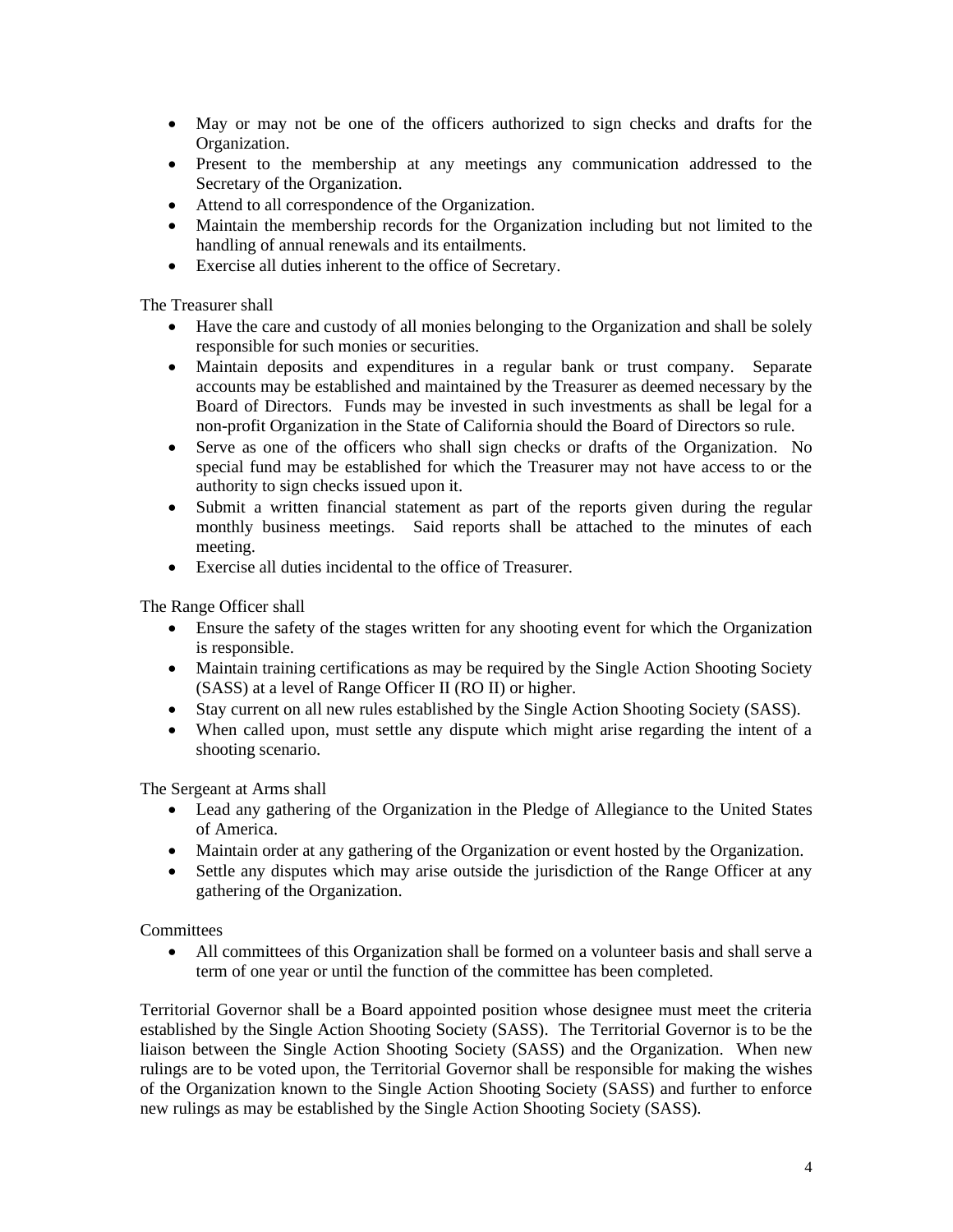The Executive Board shall serve for a minimum of one year with the installation of the incoming board to be held at the January monthly business meeting. The nomination of members for positions on the Executive Board shall be held in August, and the election of officers shall be conducted in November at the monthly business meetings.

The Executive Board shall have general supervision and control of all the activities of the club, including the disbursement of funds. Any decision of the Executive Board may be reversed by a two-thirds (2/3) majority of ballots cast by the members in good standing present at a regular business meeting.

The resignation of any officer must be accepted by the remaining members of the Executive Board.

A vacancy in the Executive Board shall be filled by presidential appointment subject to the approval of the members in good standing, and the appointee shall serve until the next general election for that position. However, if more than two vacancies exist; new officers shall be elected at a regular business meeting of the Organization to fill the vacancies for the remainder of the unexpired terms. Should the office of President and Vice President become vacant simultaneously, the remainder of the Executive Board may select from its members in good standing a President, Pro Tem, to preside over the meeting of the Organization in order to elect a new President and Vice President.

A director may be removed from office when sufficient cause exists for such removal. The Board of Directors may entertain charges against any director. A director may be represented by counsel upon any removal hearing. The Board of Directors shall adopt such rules for this hearing as it may in its discretion consider necessary for the best interests of the Organization.

No officer shall for reason of his office be entitled to receive any salary or compensation. However, nothing herein shall be construed to prevent that officer from receiving compensation for duties other than as a director or officer.

#### **Article VIII: Salaries**

No officer of the Organization or Board of Director member shall receive a salary from this Organization. Other compensations may be given as deemed necessary however.

# **Article IX: Removal from Membership**

Any officer may be removed by a two-thirds (2/3) vote of the membership in good standing at any special meeting called for this purpose. No vote on suspension or removal shall be taken unless at least fifteen (15) days notice in writing shall have been given to the officer of the reason for his removal is to be taken. At such special meeting, the officer shall be given full hearing.

Any member may be suspended or expelled from the club for any cause deemed sufficient by a two-thirds (2/3) affirmative of the Executive Board. At such meeting, the member under charges will be accorded a full hearing.

Charges against any officer or member may be preferred by any member in good standing. They shall be in writing, clearly stating the facts, and accompanied by all affidavits and/or exhibits that are to be used in their support. Such charges shall be filed with the Secretary, who will